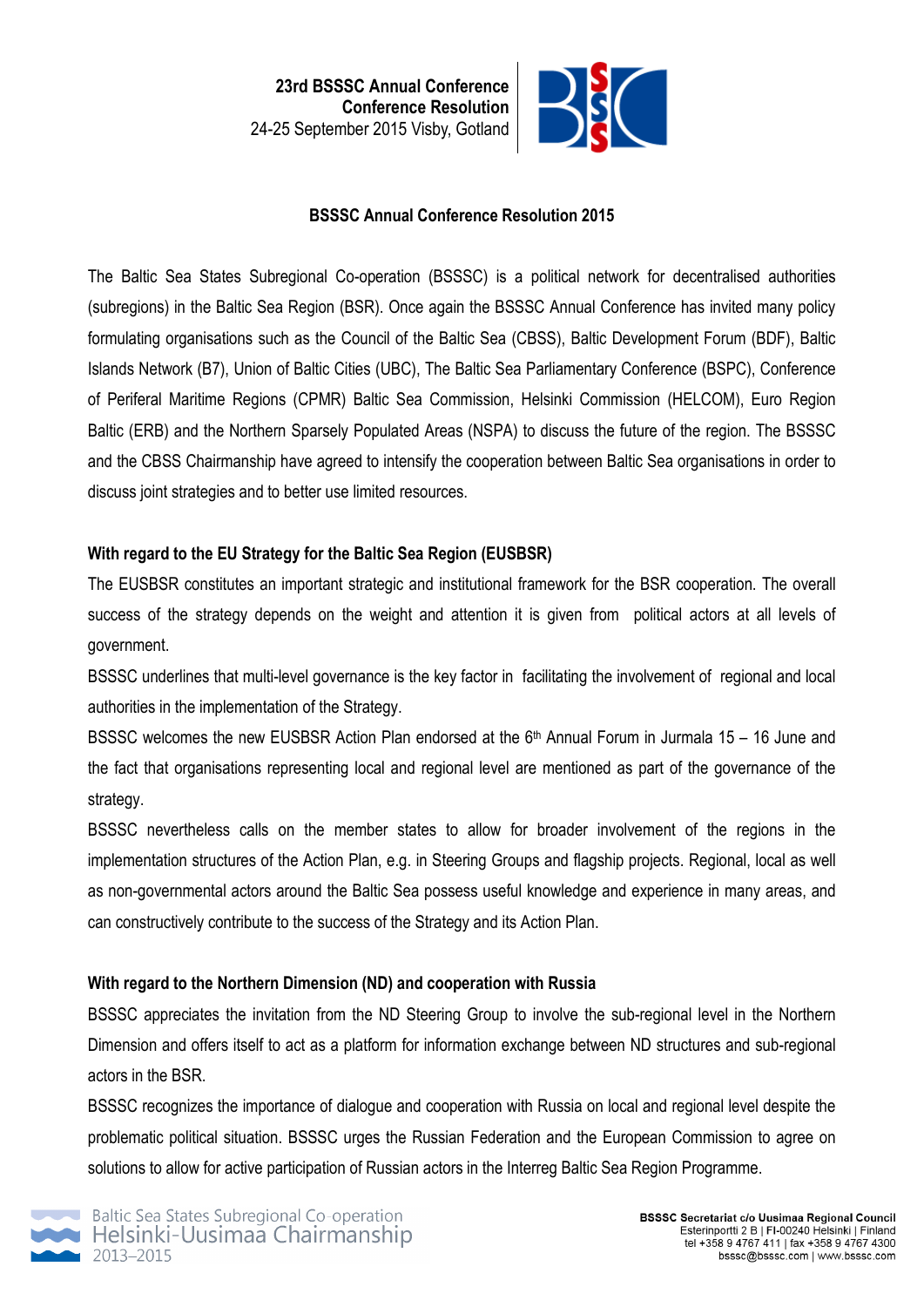

## **With regard to Climate change and the UN Climate Change Conference in Paris (COP 21)**

Climate change constitutes one of the most important challenges of our society today and a broad, balanced and durable international climate agreement during COP21 in Paris is needed. The BSR is highly vulnerable to climate change and the capacities of all stakeholders must be used to design effective policies on mitigation and adaptation through a bottom-up and multi-sector approach.

BSSSC urges the national governments and the EU to significantly increase their efforts to agree on an ambitious and binding climate change agreement at the UN world climate summit in Paris in the autumn of 2015 (COP21).

Regions are directly affected by climate change and regional authorities are also close to the various sources of greenhouse gas emissions. The BSSSC therefore welcomes the launch of the EU Energy Union as a coherent framework for addressing these challenges. BSSSC calls on regional and local authorities of the BSR to promote and implement innovative and effective policies to accelerate the transition towards a low-carbon society as well as to support green and resource efficient technologies, knowledge exchange and social innovation.

BSSSC calls for closer co-operation between BSR organisations to address the issues of climate change and sustainable energy and is encouraging the actors of the Horizontal Action Climate and the Policy Area Energy of the EUSBSR to take the lead.

### **With regard to youth involvement**

The BSSSC youth team is a platform of exchange and cooperation between youth representatives and politicians of the BSSSC regions, based on principles such as tolerance, democracy and solidarity.

The BSSSC welcomes and actively supports the initiative of the CBSS to invite BSR stakeholders on youth cooperation to a Round Table discussion in the autumn of 2015 with the aim of better coordinating activities in this field.

BSSSC encourages all BSR regions to include a youth dimension in all their sectoral policies and to fully exploit the possibilities offered by European funding programmes.

BSSSC reaffirms the BSSSC Declaration on Youth Participation from 17.09.2012 and urges the municipalities and regions in the Baltic Sea Region to implement an active youth involvement policy.

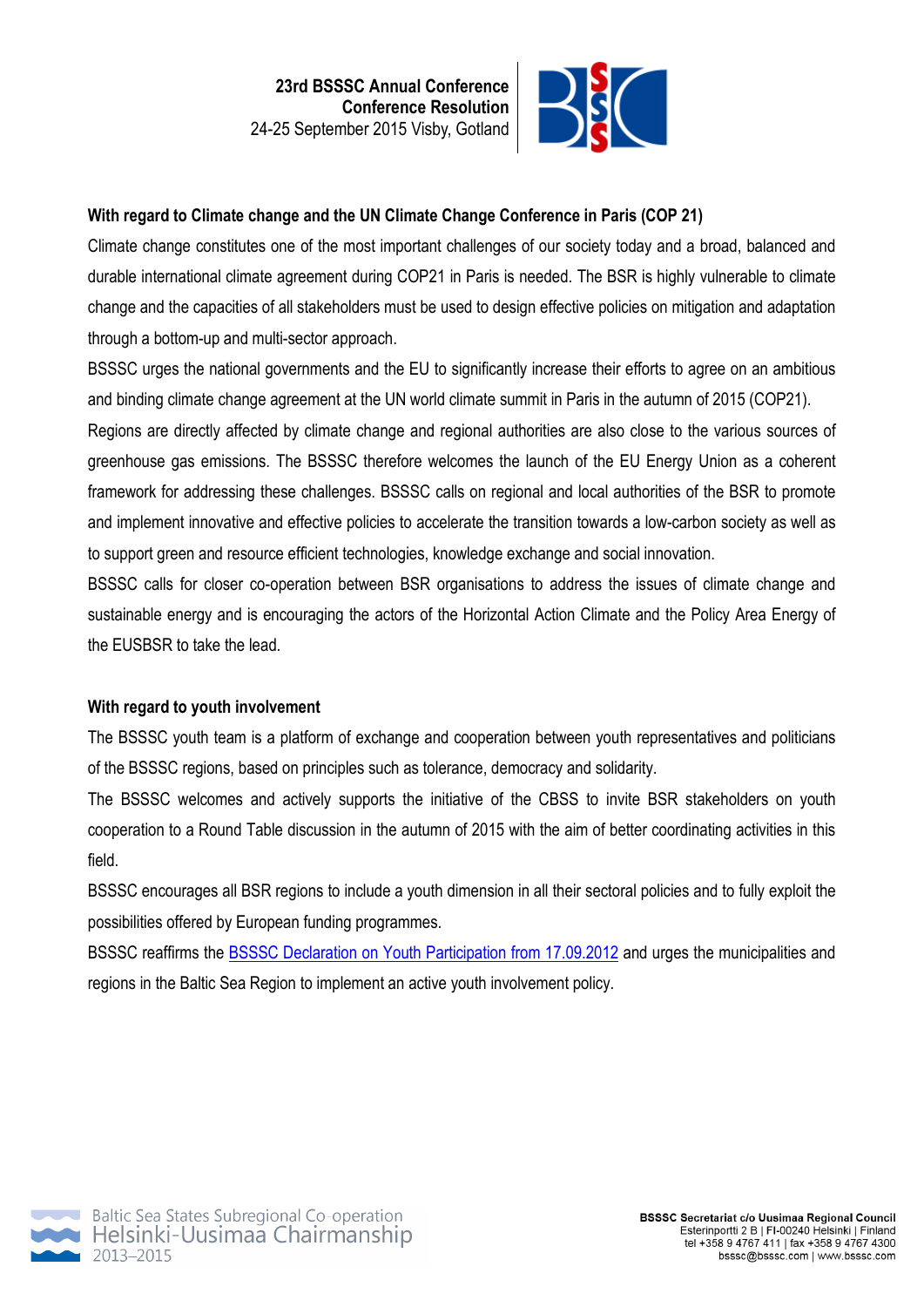

### **With regard to the digital agenda and the regions in the Baltic Sea area**

The BSSSC welcomes the launch of the Digital Agenda (DA), and will use its network to mobilise the regions around the Baltic Sea to make full use of relevant funding opportunities in support of sustainable development and competitiveness.

The member states and Managing Authorities of Structural Funds Programmes are requested to use these programmes to address the uneven distribution of infrastructure and variable performance on core DA indicators in the BSR.

### **Fostering Economic Growth and Access to Culture through Digital Technologies**

a.) The BSSSC underlines the contribution of cultural and creative sectors (CCS) to economic growth and employment in the BSR and the opportunities the CCS, also and especially combined with digital technologies, offer for youth employment.

b.) The BSSSC calls on the decision-makers of the region to support cooperation projects in the BSR - bringing together CCS experts and enterprises from the whole region in order to pool know-how, exchange experiences and to bundle resources e.g. for joint marketing initiatives.

c.) The BSSSC encourages regional and national authorities to promote the development of instruments to support the CCS to become competitive and to support their internationalization.

d.) The BSSSC supports projects developing innovative approaches and gathering cultural and other socioeconomic sectors by using digital media, such as game-based learning tools, audiovisual aids and applications in the health sector or digital services applied to cultural heritage and museum's presentations.

#### **Digital evolution – youth, education and digital agenda**

a.) The BSSSC recognizes the importance of education in fostering digital skills, creating jobs and boosting competitiveness and innovation.

b.) The BSSSC believes that youth learning offers tremendous opportunities to use digital media and digital tools to support science and lifelong learning skills.

c.) The BSSSC is urging national authorities and regions to focus on digital literacy as a basic competence in all subjects at all levels of education.